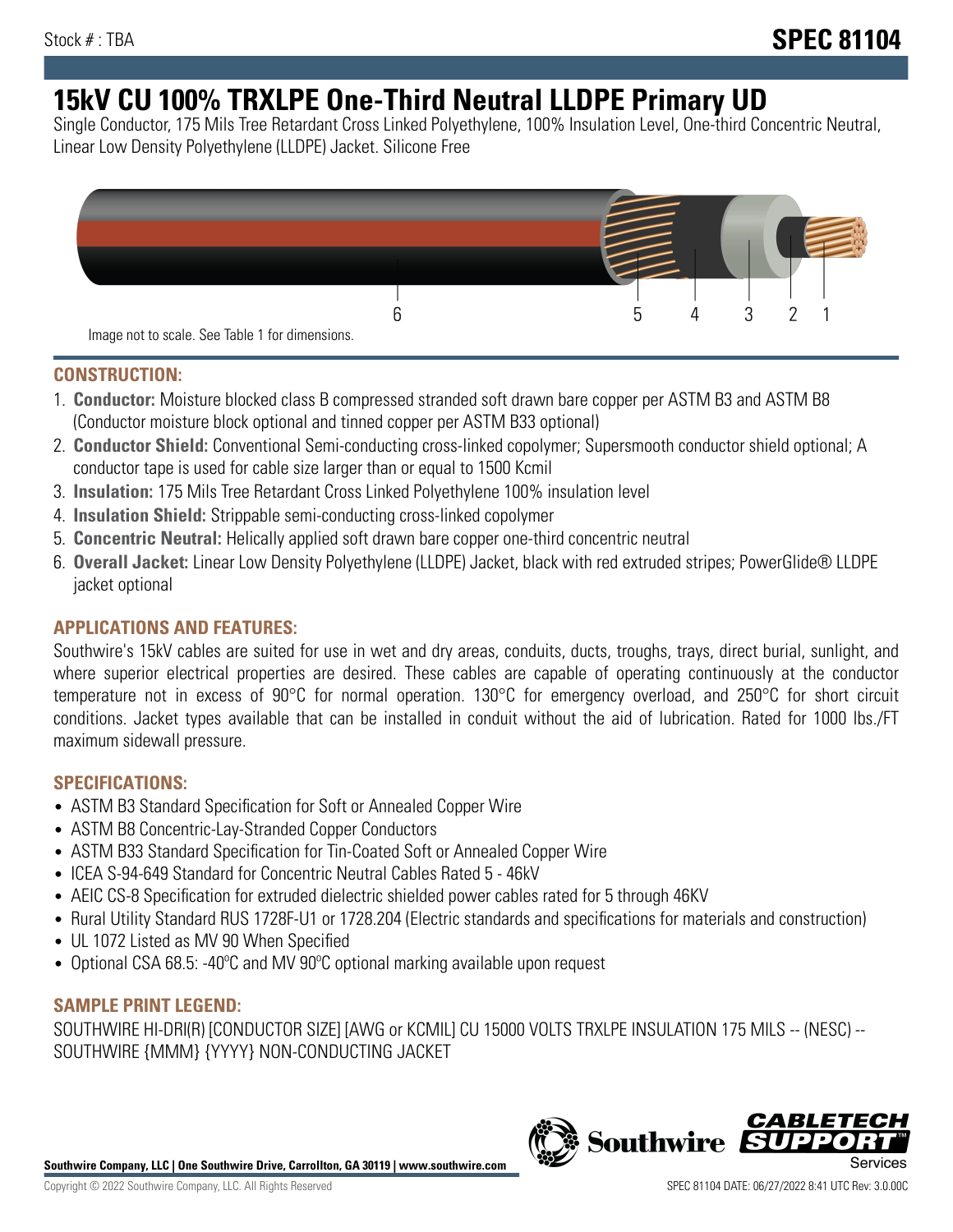# Stock # : TBA **SPEC 81104**

#### **Table 1 – Weights and Measurements**

| Stock<br>Number | Cond<br><b>Size</b> | <b>Diameter</b><br>Over<br>Conductor | Diameter<br>Over<br>Insulation | lnsul.<br><b>Thickness</b> | <b>Diameter</b><br>Over<br>Insulation<br><b>Shield</b> | Concentric<br><b>Neutral</b> | Neutral DC<br>Resistance<br>$25^{\circ}$ C | Jacket<br><b>Thickness</b> | Approx.<br>0D | Approx.<br>Weight | Min<br>Bending<br>Radius | Max Pull<br>Tension* |
|-----------------|---------------------|--------------------------------------|--------------------------------|----------------------------|--------------------------------------------------------|------------------------------|--------------------------------------------|----------------------------|---------------|-------------------|--------------------------|----------------------|
|                 | AWG/<br>Kcmil       | inch                                 | inch                           | mil                        | ınch                                                   | No. x AWG                    | $\Omega$ /1000ft                           | mil                        | inch          | Ib<br>/1000ft     | inch                     | Ib                   |
| TBA             | 1/0<br>(1)          | 0.325                                | 0.712                          | 175                        | 0.792                                                  | 9x14                         | 0.292                                      | 50                         | .020          | 726               | 8.0                      | 845                  |

All dimensions are nominal and subject to normal manufacturing tolerances

◊ Cable marked with this symbol is a standard stock item

\* Pulling tension based on pulling eye directly connected to conductor

^ HiDri Plus - Water Blocking Powder. Black Jacket

# All black jacket

§ HiDri Plus - Water Blocking Powder. Black Jacket. CSA Listed

### **Table 2 – Electrical and Engineering Data**

| Cond.<br>Size | 'DC<br>Resistance<br>@25°C | AC<br>Resistance<br>$@90^{\circ}C$ | Capacitive<br>Reactance @<br>60Hz | Inductive<br>Reactance<br>@ 60Hz | Charging<br>Current | Dielectric<br>Loss | Zero<br>Sequence<br>Impedance* | Positive<br>Sequence<br>Impedance <sup>+</sup> | Short<br>Circuit<br>Current @<br>30 Cycle | Allowable<br>Ampacity in<br>Duct 90°C† | Allowable<br>Ampacity<br><b>Directly</b><br>Buried 90°C‡ |
|---------------|----------------------------|------------------------------------|-----------------------------------|----------------------------------|---------------------|--------------------|--------------------------------|------------------------------------------------|-------------------------------------------|----------------------------------------|----------------------------------------------------------|
| AWG/<br>Kcmil | $\Omega/1000$ ft           | $\Omega/1000$ ft                   | $M\Omega^*1000$ ft                | $\Omega/1000$ ft                 |                     | A/1000ft W/1000ft  | $O/1000$ ft                    | $\Omega$ /1000ft                               | Amp                                       | Amp                                    | Amp                                                      |
| 1/0<br>(1)    | 0.102                      | 0.128                              | 0.046                             | 0.046                            | 0.188               | 0.489              | $0.381 + 0.137$                | $0.129 + 0.045$                                | 3294.2                                    | 200                                    | 250                                                      |

\* Calculations are based on three cables triplexed / concentric shield / Conductor temperature of 90°C / Shield temperature of 45°C / Earth resistivity of 100 ohmsmeter

† Ampacities are based on Figure 7 of ICEA P-117-734 (Single circuit trefoil, 100% load factor, 90°C conductor temperature, earth RHO 90, 36" burial depth) ‡ Ampacities are based on Figure 1 of ICEA P-117-734 (Single circuit trefoil, 100% load factor, 90°C conductor temperature, earth RHO 90, 36" burial depth)

### **Table 3 – Weights and Measurements (Metric)**

| Stock<br>Number | Cond<br>Size <sup>1</sup> | <b>Diameter</b><br>Over<br>Conductor | Diameter<br>Over<br>Insulation | Insul.<br><b>Thickness</b> | <b>Diameter</b><br>Over.<br>Insulation<br>Shield | Concentric<br><b>Neutral</b> | Neutral DC<br>Resistance<br>$25^{\circ}$ C | Jacket<br><b>Thickness</b> | Approx.<br>0D | Approx.<br>Weight | Min<br>Bending<br>Radius | Max Pull<br>Tension* |
|-----------------|---------------------------|--------------------------------------|--------------------------------|----------------------------|--------------------------------------------------|------------------------------|--------------------------------------------|----------------------------|---------------|-------------------|--------------------------|----------------------|
|                 | AWG/<br>Kcmil             | mm                                   | mm                             | mm                         | mm                                               | No. x AWG                    | $\Omega$ /km                               | mm                         | mm            | ka/km             | mm                       | newton               |
| <b>TBA</b>      | 1/0<br>(1)                | 8.25                                 | 18.08                          | 4.44                       | 20.12                                            | 9x14                         | 0.96                                       | 1.27                       | 25.91         | 080               | 203.20                   | 3760                 |

All dimensions are nominal and subject to normal manufacturing tolerances

◊ Cable marked with this symbol is a standard stock item

\* Pulling tension based on pulling eye directly connected to conductor

^ HiDri Plus - Water Blocking Powder. Black Jacket

# All black jacket

§ HiDri Plus - Water Blocking Powder. Black Jacket. CSA Listed

## **Table 4 – Electrical and Engineering Data (Metric)**

| Cond<br>Size  | DC<br>Resistance<br>@25°C | AC<br>Resistance<br>$@90^{\circ}C$ | Capacitive<br>Reactance<br>@ 60Hz | Inductive<br>Reactance<br>@ 60Hz | Charging<br>Current | <b>Dielectric</b><br>Loss. | Zero<br>Sequence<br>Impedance* | Positive<br>Sequence<br>Impedance* | Short<br>Circuit<br>Current $@'$<br>30 Cycle | Allowable<br>Ampacity in<br>Duct 90°C1 | Allowable<br>Ampacity<br><b>Directly</b><br>Buried 90°C‡ |
|---------------|---------------------------|------------------------------------|-----------------------------------|----------------------------------|---------------------|----------------------------|--------------------------------|------------------------------------|----------------------------------------------|----------------------------------------|----------------------------------------------------------|
| AWG/<br>Kcmil | $\Omega$ /km              | $\Omega$ /km                       | $M\Omega^*$ km                    | $\Omega$ /km                     | A/km                | W/km                       | $\Omega/1000$ ft               | $\Omega/1000$ ft                   | Amp                                          | Amp                                    | Amp                                                      |
| 1/0           | 0.3346                    | 0.42                               | 0.0140                            | 0.1509                           | 0.617               | .6043                      | $0.381 + j0.137$               | $0.129 + 0.045$                    | 3294.2                                       | 200                                    | 250                                                      |



CABLE

UPPO

ß

**Southwire**